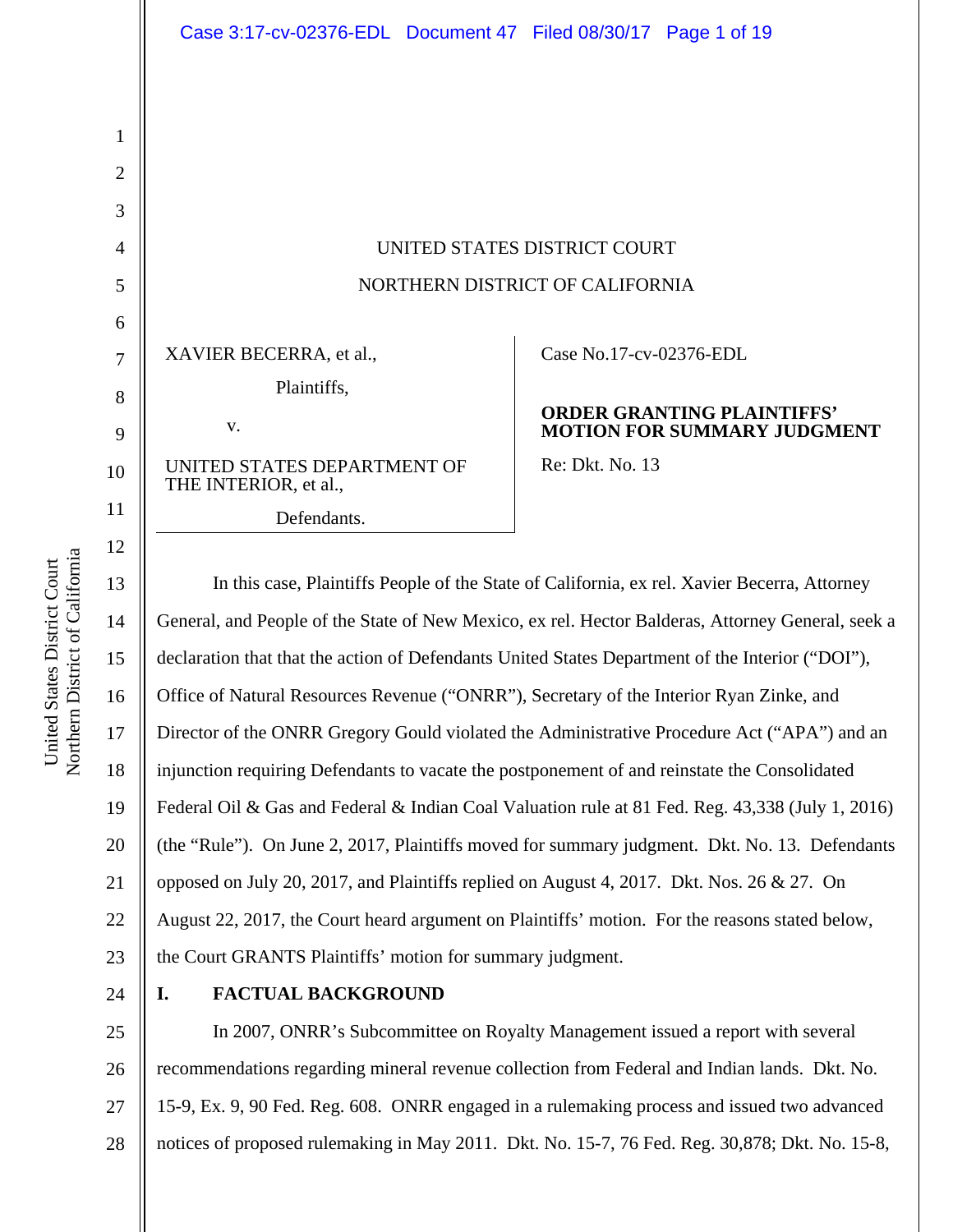#### Case 3:17-cv-02376-EDL Document 47 Filed 08/30/17 Page 2 of 19

14

15

16

17

18

19

20

21

22

23

24

25

26

27

1 2 3 4 5 6 7 8 9 10 11 12 13 76 Fed. Reg. 30,881. One advanced notice requested comments and suggestions before proposing changes to the regulations governing the valuation of oil and gas produced from Federal leases for royalty calculation. Dkt. No. 15-7, 76 Fed. Reg. 30,878. The other requested comments and suggestions before proposing changes to the regulations governing the valuation of coal produced from Federal and Indian leases, also used to calculate royalties. Dkt. No. 15-8, 76 Fed. Reg. 30,881. After receiving responses to the call for comments and conducting six public workshops, ONRR issued a proposed rule entitled "Consolidated Federal Oil & Gas and Federal & Indian Coal Valuation Reform" (the "Proposed Rule") on January 6, 2015. Dkt. No. 15-9, Ex. 9, 90 Fed. Reg. 608. Approximately eighteen months later, on July 1, 2016, ONRR issued the final rule regarding the valuation of oil and gas production from Federal leases and coal production from Federal and Indian leases (the "Rule"). Dkt. No. 15-10, Ex. 10, 81 Fed. Reg. 43,338. ONRR set forth an effective date of January 1, 2017 for the Rule. Id. ONRR described the purpose of the Rule as follows:

> (1) to offer greater simplicity, certainty, clarity, and consistency in product valuation for mineral lessees and mineral revenue recipients; (2) to ensure that Indian mineral lessors receive the maximum revenues from coal resources on their land, consistent with the Secretary's trust responsibility and lease terms; (3) to decrease industry's cost of compliance and ONRR's cost to ensure industry compliance; and (4) to provide early certainty to industry and to ONRR that companies have paid every dollar due.

Id. ONRR estimated that the Rule would increase royalty collections by between \$71.9 million and \$84.9 million. Id. at 43,359.

 On December 29, 2016, various coal and oil industry groups challenged the Rule in three lawsuits filed in the United States District Court for the District of Wyoming, contending that the Rule was arbitrary and capricious. Dkt. No. 13-1, Mot. at 5. The Rule took effect on January 1, 2017, although first reports and royalty payments under the Rule were not due until February 28, 2017. Dkt. No. 26-1, Gould Decl. ¶ 4. Between October 17, 2016 and December 15, 2016, ONRR conducted eleven training

sessions on the Rule. <u>Id.</u>  $\P$  4. According to Gould, the trainings revealed some confusion about

the Rule. Id. During this training, ONRR received requests for guidance about how to comply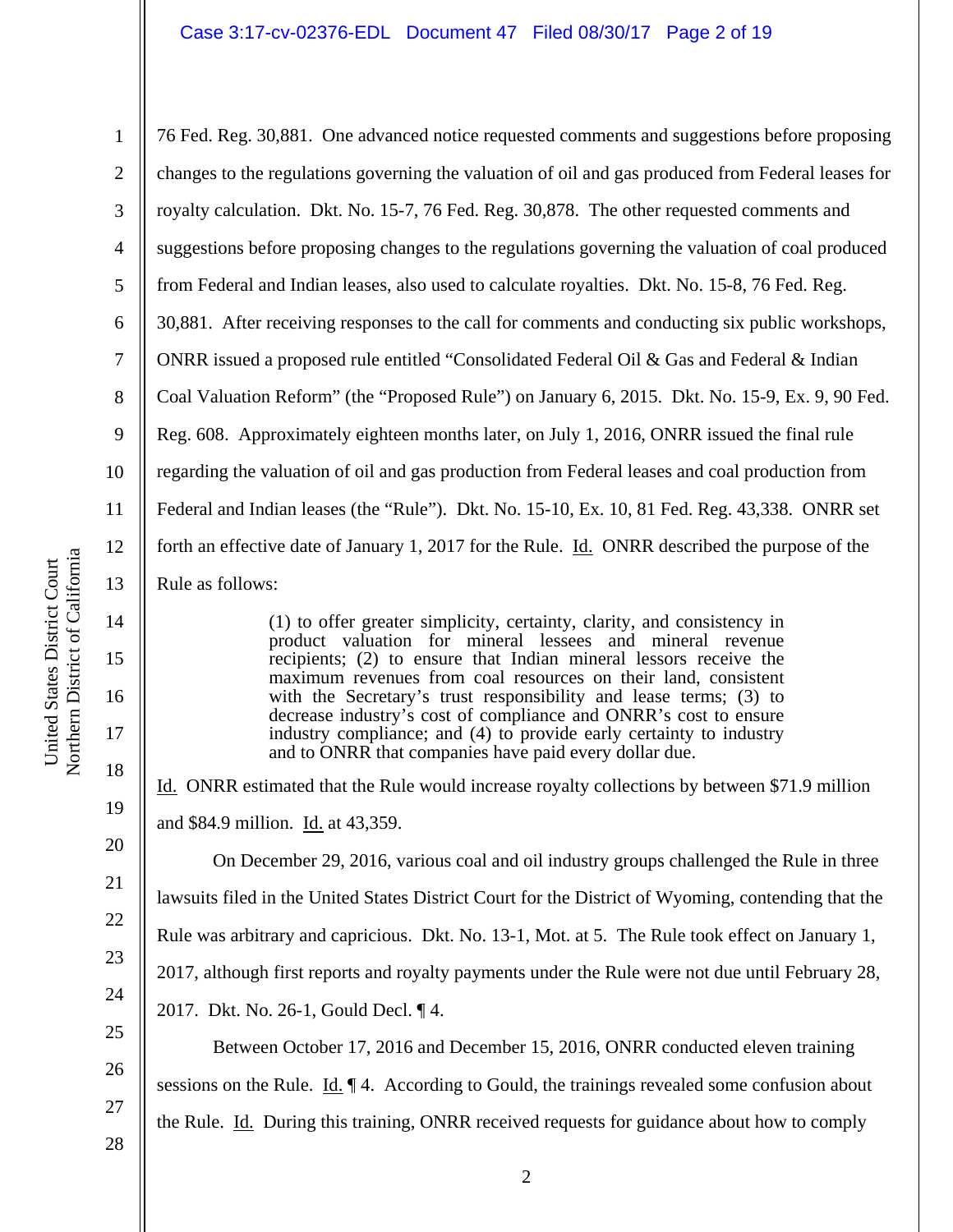1

2

3

4

5

6

7

8

9

10

11

12

13

14

15

16

17

18

19

with the Rule. Id.  $\parallel$  5. ONRR responded that it could not provide guidance before the January 1, 2017 effective date and could not guarantee guidance by the end of February. Id.

 On February 17, 2017, the plaintiffs in the District of Wyoming suits sent a letter to ONRR which "ask[ed] ONRR to postpone the implementation of the Rule under 30 U.S.C. § 705 of the Administrative Procedure Act." Id. ¶ 6. On February 22, 2017, Deputy Director of ONRR James D. Steward issued a letter stating that "[i]n light of the pending litigation, ONRR has decided to postpone the effective date of the 2017 Valuation Rule until the litigation is resolved pursuant to Section 705 of the Administrative Procedure Act." Dkt. No. 15-2, Ex. 2 at 1. The letter stated that the effective date of the Rule was January 1, 2017, with the first reports due on February 28, 2017. Id. According to the letter, those affected by the Rule "should continue to value, report, and pay royalties under the rules that were in effect prior to January 1, 2017," i.e., under the old regulation that the Rule replaced. Id. ONRR also published an announcement on its website stating, "Attention: The 2017 Valuation Rule has been stayed!" Dkt. No. 26-1, Gould Decl., Ex. 4.

 On February 27, 2017, ONRR issued a notice in the Federal Register which postponed the Rule. Dkt. No. 15-12, Ex. 12, 82 Fed. Reg. 11,823. Referring to three separate petitions challenging the Rule in the District of Wyoming, ONRR wrote that "[i]n light of the existence and potential consequences of the pending litigation, ONRR has concluded that justice requires it to postpone the effectiveness of the 2017 Valuation Rule pursuant to 5 U.S.C. 705 of the Administrative Procedure Act, pending judicial review." Id.

20 21 22 23 24 25 26 27 28 On March 23, 2017, ONRR moved to stay the three cases in the District of Wyoming because they were developing a notice of proposed rulemaking to repeal the Rule. Dkt. No. 15-3, Ex. 3. On April 4, 2017, ONRR issued an advance notice of proposed rulemaking. Dkt. No. 15- 14, Ex. 14, 82 Fed. Reg. 16,325. In it, ONRR sought comments and suggestions about whether revisions to the Rule were necessary and, if so, what revisions. Id. On the same day, ONRR proposed to repeal the Rule. Dkt. No. 15-13, Ex. 13, 82 Fed. Reg. 16,323. On April 27, 2017, the district court granted the requested stays. Dkt. No. 15-5, Ex. 5. On August 7, 2017, ONRR published a final rule repealing the Rule, with an effective date of September 6, 2017 ("Repeal Rule"). Dkt. No. 35.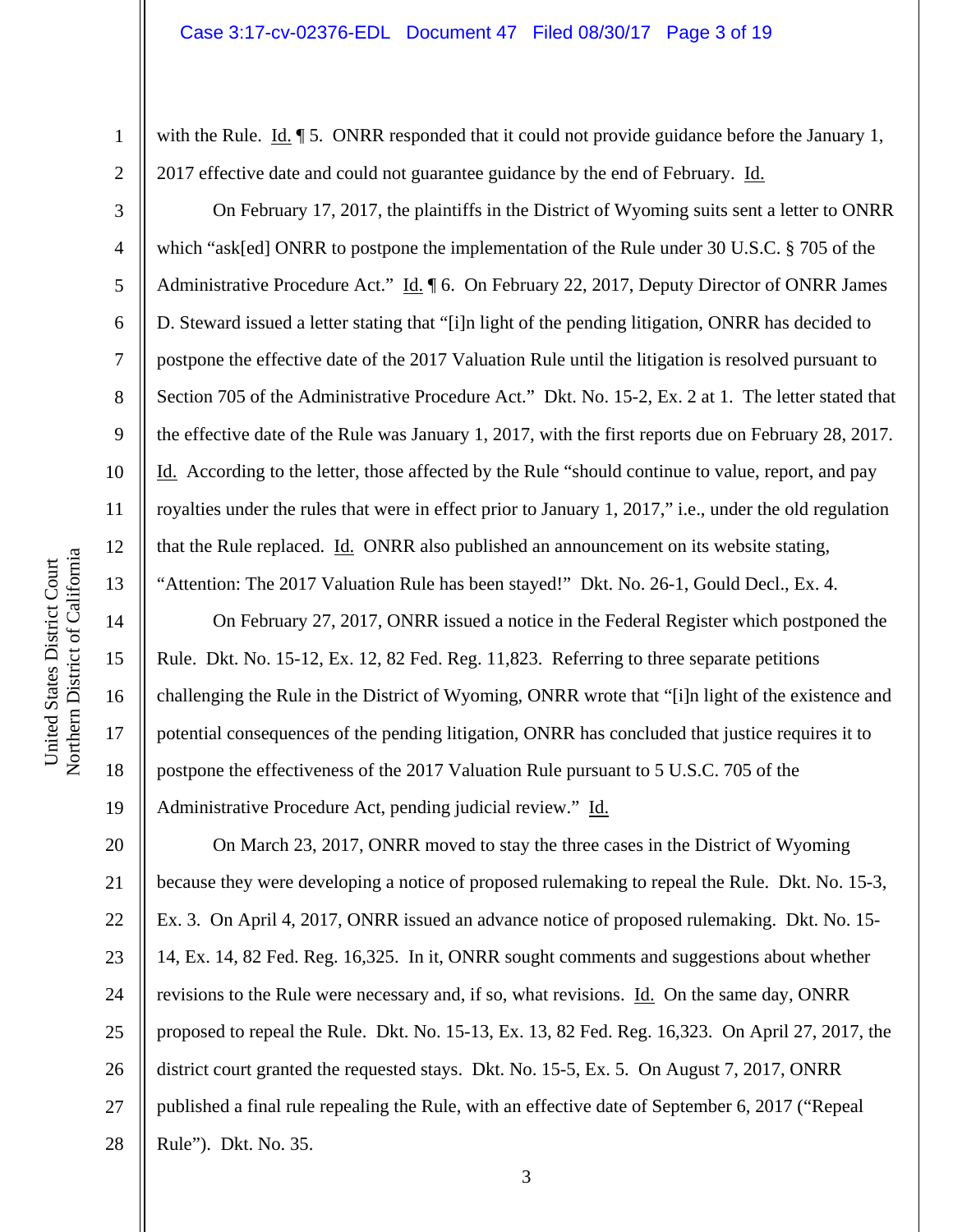1 2

3

4

5

6

7

8

9

10

11

12

13

14

15

16

17

18

19

20

21

#### **II. PROCEDURAL HISTORY**

 On April 26, 2017, Plaintiffs filed a complaint seeking declaratory and injunctive relief. Dkt. No. 1. Plaintiffs alleged that Defendants' actions violated 5 U.S.C. sections 553, 705, and 706, and sought a declaratory judgment that Defendants acted arbitrarily, capriciously, contrary to law, abused their discretion, and failed to follow the required procedure in their delay of the Rule. Id. ¶¶ 36-45; p. 9. Plaintiffs also requested that the Court vacate Defendants' postponement of the Rule, enjoin Defendants to reinstate the Rule, award Plaintiffs their costs, expenses, and reasonable attorneys' fees, and award such other relief as the Court deems just and proper. Id. at 9-10.

 On June 2, 2017, Plaintiffs moved for summary judgment. Dkt. No. 13. Plaintiffs argued that ONRR's postponement of the Rule violated the APA in two respects. First, Plaintiffs argued that ONRR incorrectly invoked Section 705 of the APA to postpone the effectiveness of the Rule after it had already gone into effect, contrary to the plain language of the statute. Second, Plaintiffs contended that ONRR effectively repealed the Rule without soliciting input from the public as required by the APA's provision for notice and comment. Id.

 Oral argument was scheduled on July 11, 2017, pursuant to the normal briefing and hearing schedule under the local rules. L.R. 7-2(a). However, Defendants requested a thirty-day extension of Defendants' time to file their opposition, and postponement of oral argument until August 22, 2017 due to "personal and professional commitments" of their counsel. Plaintiffs agreed to the request, apparently as a professional courtesy. Guidelines for Professional Conduct, Northern District of California, Section 3.

22 23 24 25 26 27 On July 20, 2017, Defendants opposed the motion. Dkt. No. 26. They responded that ONRR's postponement was authorized under Section 705. Defendants also contended that the motion is premature because the Court has not yet issued a case management schedule and Defendants have not had sufficient time to produce the administrative record. Id. Defendants argued that the motion should be denied or dismissed as premature, or that consideration of it be stayed. Id.

28

On August 4, 2017, Plaintiffs replied. Dkt. No. 27. Plaintiffs argued that the meaning of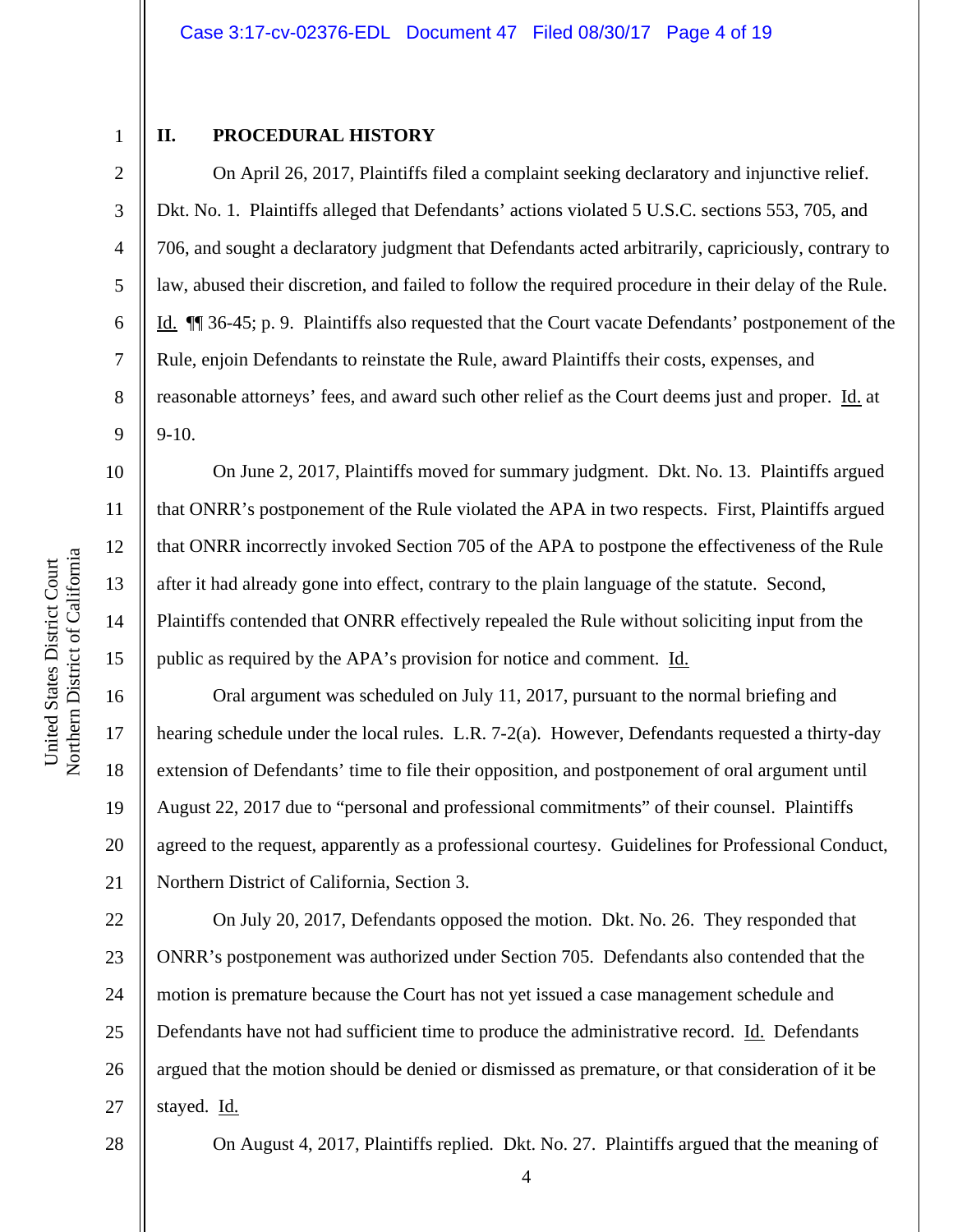#### Case 3:17-cv-02376-EDL Document 47 Filed 08/30/17 Page 5 of 19

effective date in section 705 is clear and does not authorize an agency to postpone a rule that is already in effect. Id., Reply at 1. Further, Plaintiffs contended that Defendants have not pointed to any need for examination of the administrative record to decide the purely legal question presented. Id.

 On June 14, 2017, the States of Washington, Oregon, Maryland, and New York moved to file an *amicus curiae* brief in support of Plaintiffs. Dkt. No. 20. The Court granted their motion on June 16, 2017. Dkt. No. 21. *Amici* States argued that section 705 of the APA does not allow the retroactive suspension of a rule that has already gone into effect. Dkt. No. 20, Br. at 3. Furthermore, *amici* States contended that the suspension under section 705 was invalid because the suspension was pending ultimate repeal of the Rule rather than pending judicial review of the Rule. Id. at 4. In addition, *amici* States argued that ONRR's actions undermine the APA's goal of fostering the stability and predictability of federal regulation. Id. at 5.

 On August 16, 2017, only six days before the hearing on the motion for summary judgment and nine days after the issuance of the Repeal Rule (also more than four months after ONRR formally proposed repeal of the Rule), Defendants filed an administrative motion to postpone oral argument to October 3, 2017. In that motion, Defendants informed the Court that they intended to file a motion to dismiss based on Article III mootness due to the repeal. Defendants' motion violated the requirement of Local Rule 6-1(b) requiring that a request to extend a court hearing date be filed at least fourteen days in advance, so as not to disrupt the Court's and the parties' schedule, especially once briefing was complete (also fourteen days before the hearing), and the Court began preparing for the hearing.

22 23 24 25 26 Plaintiffs opposed the motion to postpone the hearing as violating the local rules and prejudicing them by prolonging the length of what they viewed as an illegal and harmful postponement of the Rule. On August 17, 2017, the Court denied the requested continuance as contrary to the Local Rule and inefficient because the Court had already fully prepared for the long-scheduled hearing on summary judgment.

27 28 On August 18, 2017, Defendants filed their motion to dismiss based solely on Article III mootness, noticed to be heard on October 3, 2017. Defendants did not move to shorten time for

1

2

3

4

5

6

7

8

9

10

11

12

13

14

15

16

17

18

19

20

21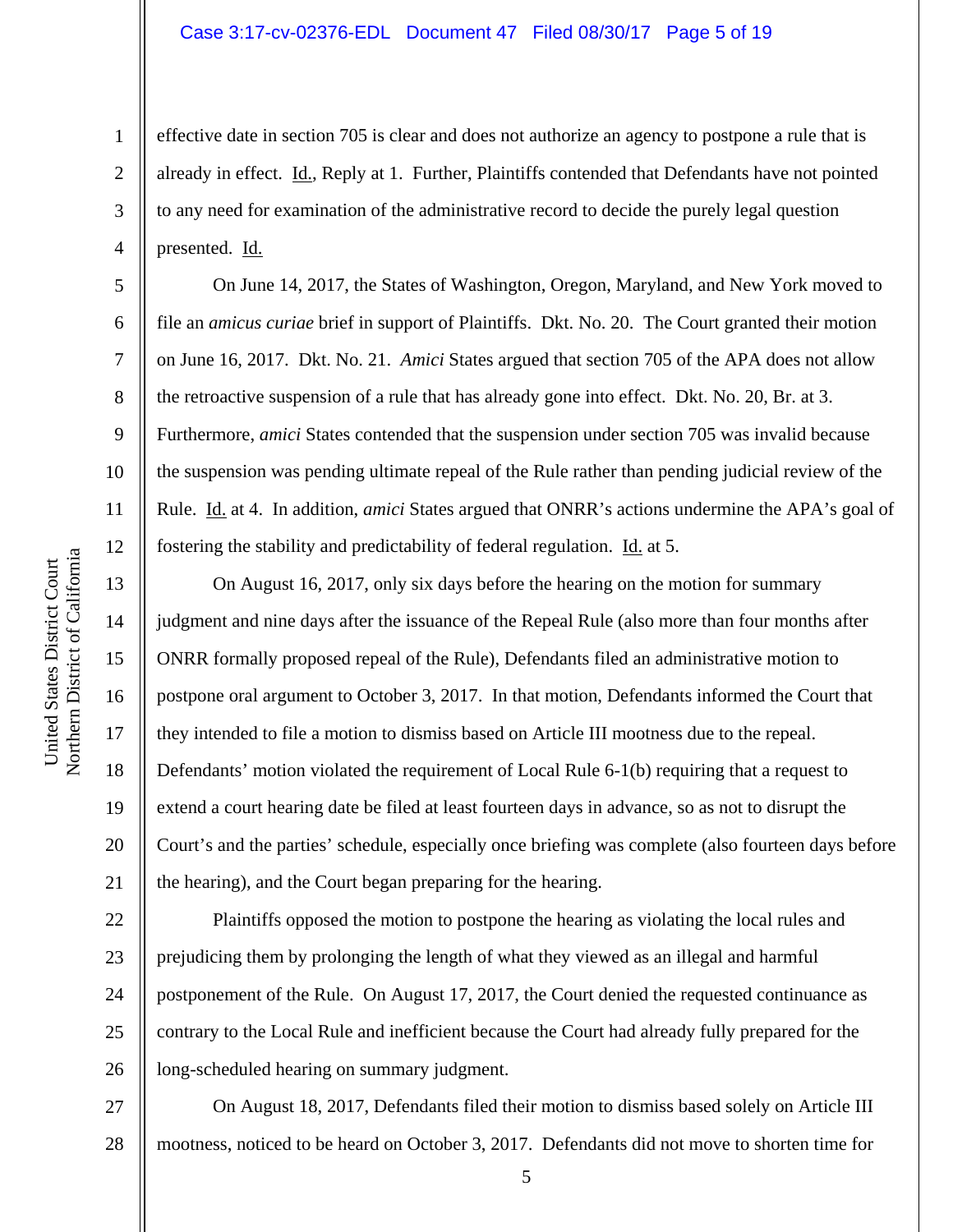the hearing as permitted under Local Rule 6-1. Their notice of motion stated that this case is moot in the present tense. Dkt. No. 39 at 2.

 At the hearing on summary judgment, however, after the Court asked about the impact of the September 6, 2017 effective date of the Repeal Rule, Defendants stated that because the postponement of the Rule remained operative until the Repeal Rule took effect on September 6, 2017, prudential mootness rather than Article III mootness applied until September 6, 2017, when the case would become moot under Article III.

1

2

3

4

5

6

7

8

9

10

11

12

13

14

15

16

17

18

19

#### **III. LEGAL STANDARD**

Summary judgment shall be granted if "the pleadings, discovery and disclosure materials on file, and any affidavits show that there is no genuine issue as to any material fact and that the movant is entitled to judgment as a matter of law." Fed. R. Civ. Pro. 56(c). Material facts are those which may affect the outcome of the case. See Anderson v. Liberty Lobby, Inc., 477 U.S. 242, 248 (1986). A dispute as to a material fact is genuine if there is sufficient evidence for a reasonable jury to return a verdict for the nonmoving party. Id. The court must view the facts in the light most favorable to the non-moving party and give it the benefit of all reasonable inferences to be drawn from those facts. Matsushita Elec. Indus. Co. v. Zenith Radio Corp., 475 U.S. 574, 587 (1986). The court must not weigh the evidence or determine the truth of the matter, but only determine whether there is a genuine issue for trial. Balint v. Carson City, 180 F.3d 1047, 1054 (9th Cir. 1999).

20 21 22 23 24 25 26 27 28 A party seeking summary judgment bears the initial burden of informing the court of the basis for its motion, and of identifying those portions of the pleadings and discovery responses that demonstrate the absence of a genuine issue of material fact. Celotex Corp. v. Catrett, 477 U.S. 317, 323 (1986). Where the moving party will have the burden of proof at trial, it must affirmatively demonstrate that no reasonable trier of fact could find other than for the moving party. On an issue where the nonmoving party will bear the burden of proof at trial, the moving party can prevail merely by pointing out to the district court that there is an absence of evidence to support the nonmoving party's case. Id. If the moving party meets its initial burden, the opposing party "may not rely merely on allegations or denials in its own pleading;" rather, it must set forth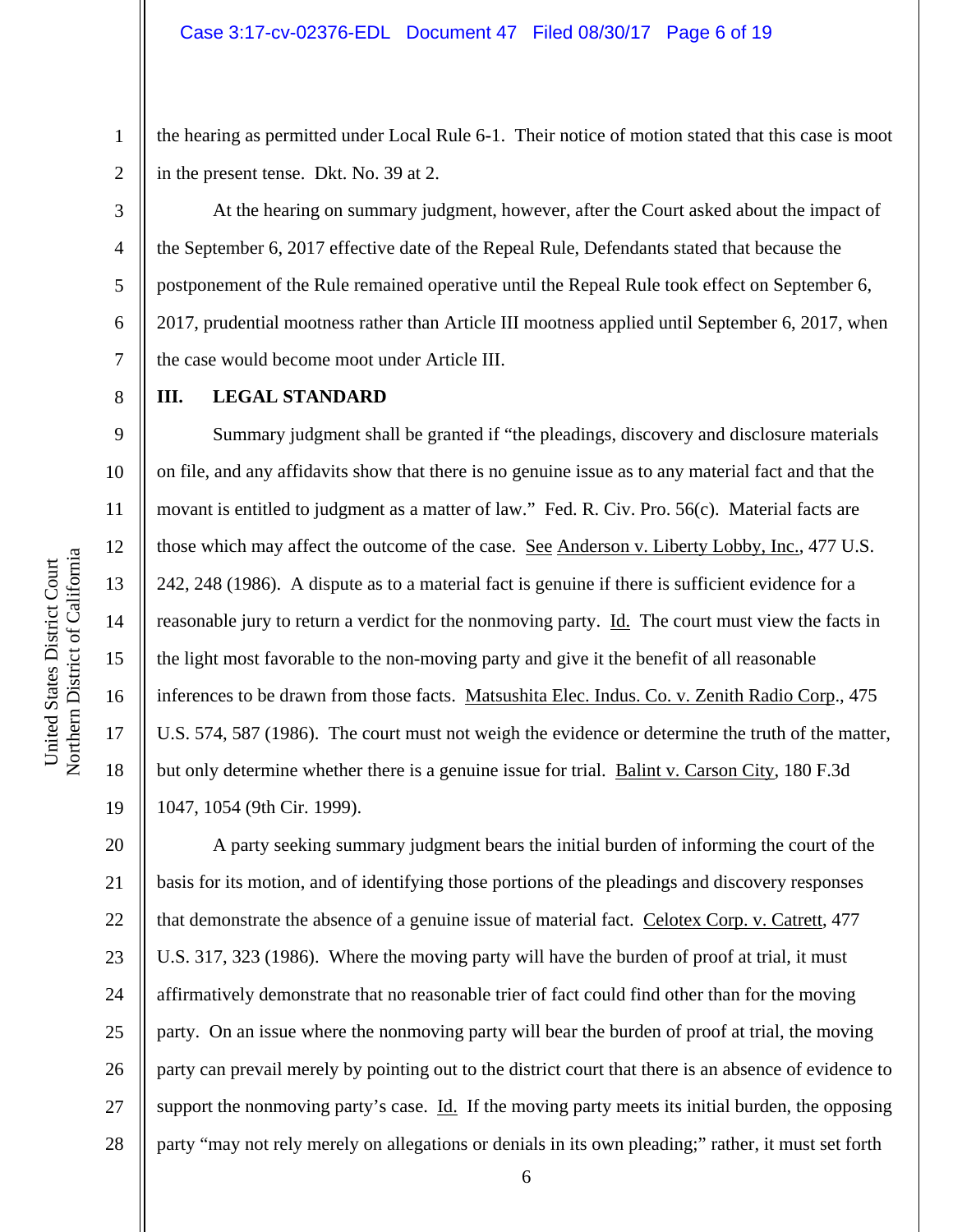"specific facts showing a genuine issue for trial." See Fed. R. Civ. P. 56(e)(2); Anderson, 477 U.S. at 250. If the nonmoving party fails to show that there is a genuine issue for trial, "the moving party is entitled to judgment as a matter of law." Celotex, 477 U.S. at 323.

#### **IV. DISCUSSION**

1

2

3

4

5

6

7

8

9

10

11

12

13

14

15

16

17

18

19

20

21

23

24

25

#### **A. Prudential Mootness**

ONRR published a final rule repealing the Rule, effective as of September 6, 2017. Defendants moved to dismiss this case for lack of subject matter jurisdiction under Federal Rule of Civil Procedure  $12(h)(3)$ . Subject matter jurisdiction presents a "threshold question  $\lceil \rceil$  which must be decided before [the Court] address[es] the merits." Am. Rivers v. Nat'l Marine Fisheries Serv., 126 F.3d 1118, 1123 (9th Cir. 1997); Steel Co. v. Citizens for a Better Env't, 523 U.S. 83, 94-95 (1998) ("The requirement that jurisdiction be established as a threshold matter 'spring[s] from the nature and limits of the judicial power of the United States' and is 'inflexible and without exception.'") (quoting Mansfield, C. & L.M.R. Co. v. Swan, 111 U.S. 379, 382 (1884)). An action is moot when the issues presented are no longer live, and the mootness inquiry asks whether there is anything left for the court to do. Western Oil & Gas Ass'n v. Sonoma Cnty., 905 F.2d 1287, 1290 (9th Cir. 1990).

 Here, the repeal of the Rule is not effective until September 6, 2017. At the hearing, Defendants acknowledged that the postponement under section 705 of the APA is operative in their view until September 6, 2017, so the case is (at most) prudentially moot now, and not moot under Article III until September 6, 2017.

22 The Ninth Circuit has not adopted the doctrine of prudential mootness outside of the bankruptcy context. Maldonado v. Lynch, 786 F.3d 1155, 1161 n.5 (9th Cir. 2015) (en banc). Cf. Hunt v. Imperial Merch. Servs., Inc., 560 F.3d 1137, 1142 (9th Cir. 2009) (declining to dismiss an appeal as "anticipatorily moot" because it presented an issue that often arises in district courts but evades appellate review). Therefore, this Court declines to apply it.

26 27 28 Even if the doctrine of prudential mootness were to apply, however, the motion is not prudentially moot. Prudential mootness is an equitable doctrine, under which the Court should exercise its discretion, Fletcher v. United States, 116 F.3d 1315, 1321 (10th Cir. 1997), and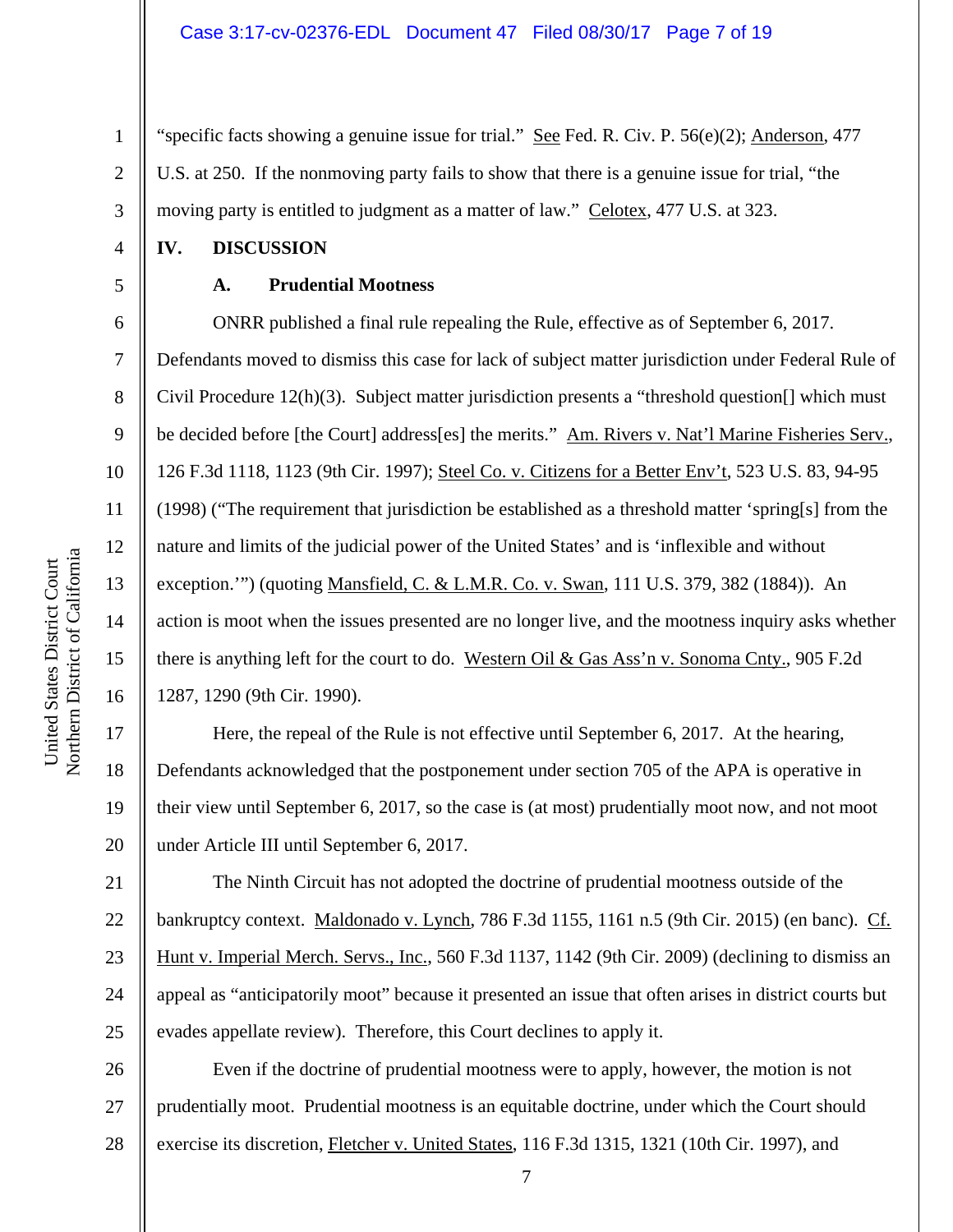#### Case 3:17-cv-02376-EDL Document 47 Filed 08/30/17 Page 8 of 19

10 11

1

2

3

4

5

6

7

8

9

12

13

14

15

16

17

18

19

20

21

generally depends on whether the court can grant "meaningful relief." Hunt, 560 F.3d at 1142 (quoting S. Utah Wilderness All. v. Smith, 110 F.3d 724, 727 (10th Cir. 1997)). See also Marcavage v. Nat'l Park Serv., 666 F.3d 856, 862 n.1 (3d Cir. 2012) (explaining that the "key inquiry in a prudential mootness analysis is 'whether changes in circumstances that prevailed at the beginning of the litigation have forestalled any occasion for meaningful relief'") (quoting Int'l Broth. of Boilermakers v. Kelly, 815 F.2d 912, 915 (3d Cir. 1987)); Penthouse Int'l, Ltd. v. Meese, 939 F.2d 1011, 1019 (D.C. Cir. 1991) ("This concept is concerned, not with the court's power under Article III to provide relief, but with the court's discretion in exercising that power."). As an equitable doctrine, the analysis of whether the motion is prudentially moot is guided by a "sense of basic fairness." United States v. Paradise, 480 U.S. 149, 192 (1987). In other circuits that recognize the prudential mootness doctrine, a principle concern when determining if the court can provide meaningful relief is whether it is likely that the challenged conduct will be repeated. See Fletcher, 116 F.3d at 1321.

As remedies, Plaintiffs seek a declaration that Defendants violated the APA by postponing the effective date of the Rule and vacatur of the postponement. With respect to declaratory relief, Plaintiffs' argument is well taken that leaving the postponement in place casts a "continuing and brooding presence" over the parties and any subsequent challenge that might be made to the repeal of the Rule. Super Tire Eng'g Co. v. McCorkle, 416 U.S. 115, 122 (1974). Declaratory relief provides the necessary clarity and certainty that Defendants acted in violation of the APA when they issued the postponement if repeal of the Rule is overturned at some point in the future and the former rule is reinstated.

22 23 24 25 26 Declaratory relief is an appropriate and meaningful remedy for the additional reason that Defendants' approach to repealing the Rule is sufficiently likely to be repeated without being subject to judicial review to cut against application of prudential mootness.<sup>1</sup> The likelihood that one or more Defendants will use the same strategy to effectively repeal regulations that California has a stake in maintaining in effect without statutory authority after their effective date is not

27

 $\overline{a}$ 

a

<sup>28</sup>  <sup>1</sup> The Court need not decide whether that threshold would be crossed if Article III mootness applied**.**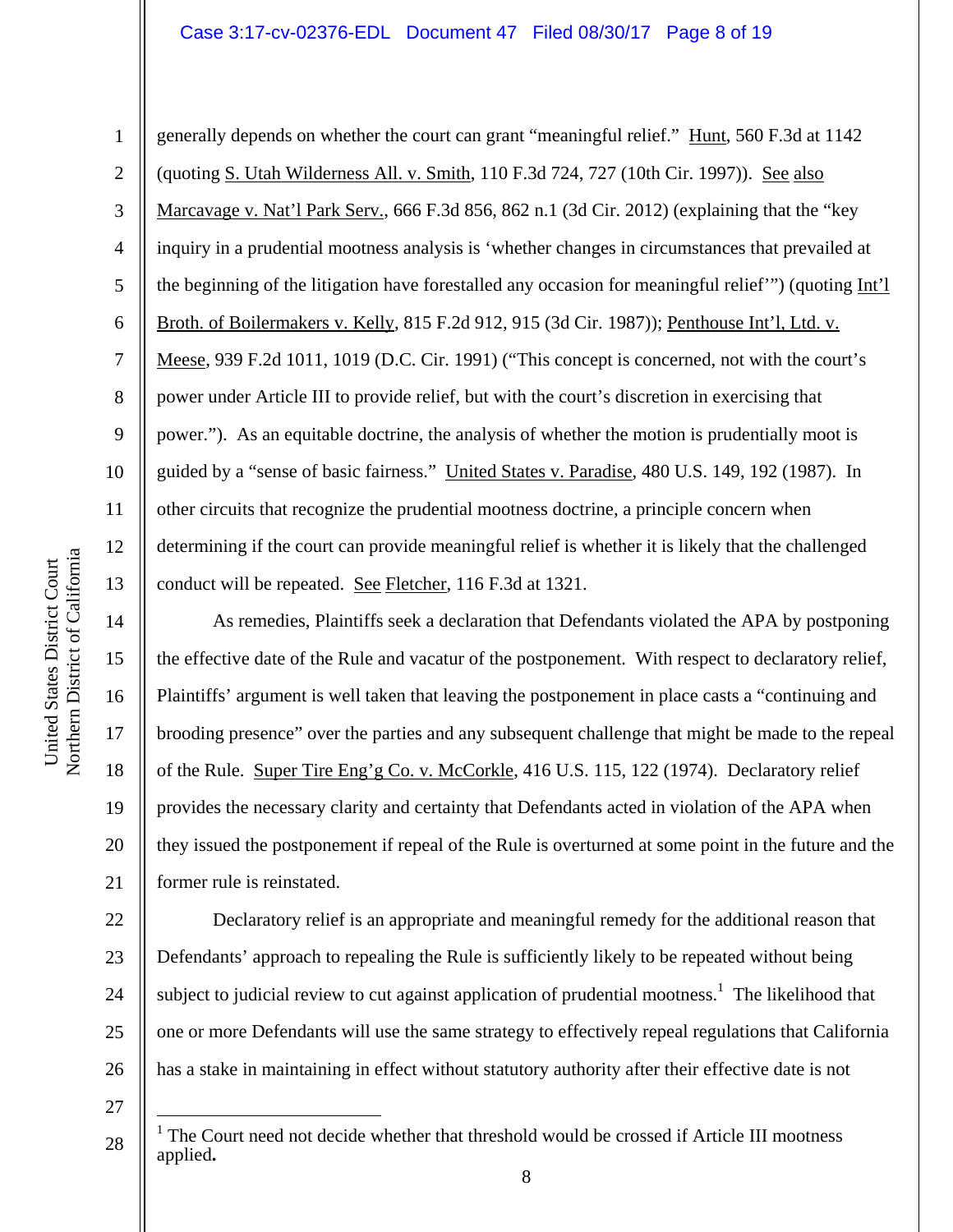#### Case 3:17-cv-02376-EDL Document 47 Filed 08/30/17 Page 9 of 19

Northern District of Californi a 1

8

9

10

11

12

13

14

15

16

17

18

19

20

21

2 3 4 5 6 7 remote. An agency within the Department of the Interior—the Bureau of Land Management—is a defendant in another case that is currently before this Court in which the plaintiffs are challenging the Bureau of Land Management's delay of the Waste Prevention, Production Subject to Royalties and Resources Conservation rule (81 Fed. Reg. 83,008) under Section 705 of the APA. See State of California et al. v. United States Bureau of Land Management et al., 17-cv-3804-EDL. The possibility that Defendants will repeat their conduct is an appropriate factor for the Court to consider when assessing prudential mootness. See Fletcher, 116 F.3d at 1321.

Defendants have shown through the circumstances of this case that they can move quickly to engage in notice and comment rulemaking to repeal an unwanted regulation after postponing its implementation after the effective date, thereby frustrating those aggrieved by the interim repeal from obtaining a judicial ruling on the misuse of Section 705. See Greenpeace Action v. Franklin, 14 F.3d 1324, 1329-30 (9th Cir. 1992) ("The regulation challenged was in effect for less than one year, making it difficult to obtain effective judicial review."); Humane Soc'y of the United States v. Envt'l Protection Agency, 790 F.2d 106, 113 (D.C. Cir. 1986) ("The one-year life span of the permits simply did not allow completion of the process prior to their demise."). The significance of the possibility of repeated conduct is highlighted by Defendants' "conspicuous failure . . . to foreswear future deferrals without notice or comment." Envt'l Defense Fund, Inc. v. Gorsuch, 712 F.2d 802, 811 (D.C. Cir. 1983). See also American Rivers, Inc. v. NOAA Fisheries, 2004 WL 2075032, at \*3 (D. Or. Sept. 14, 2004) (concluding that the defendants had not shown an intention to abandoned the challenged conduct "to the extent that a repeat of the challenged actions is highly unlikely").

22 23 24 25 26 27 28 An inherent aspect of the application of an equitable doctrine is whether declaratory relief is necessary to achieve basic fairness. See Paradise, 480 U.S. at 192. As indicated in the procedural history recited above, Defendants have repeatedly used procedures to delay the decision on Plaintiffs' summary judgment motion, including delaying the hearing on this motion for five weeks and then violating the local rules by filing a last minute administrative motion to postpone argument for six more weeks until October 3, 2017**.** If their belated request had been granted**,** the resulting delay would have had the effect of putting off the hearing and decision on

United States District Court United States District Court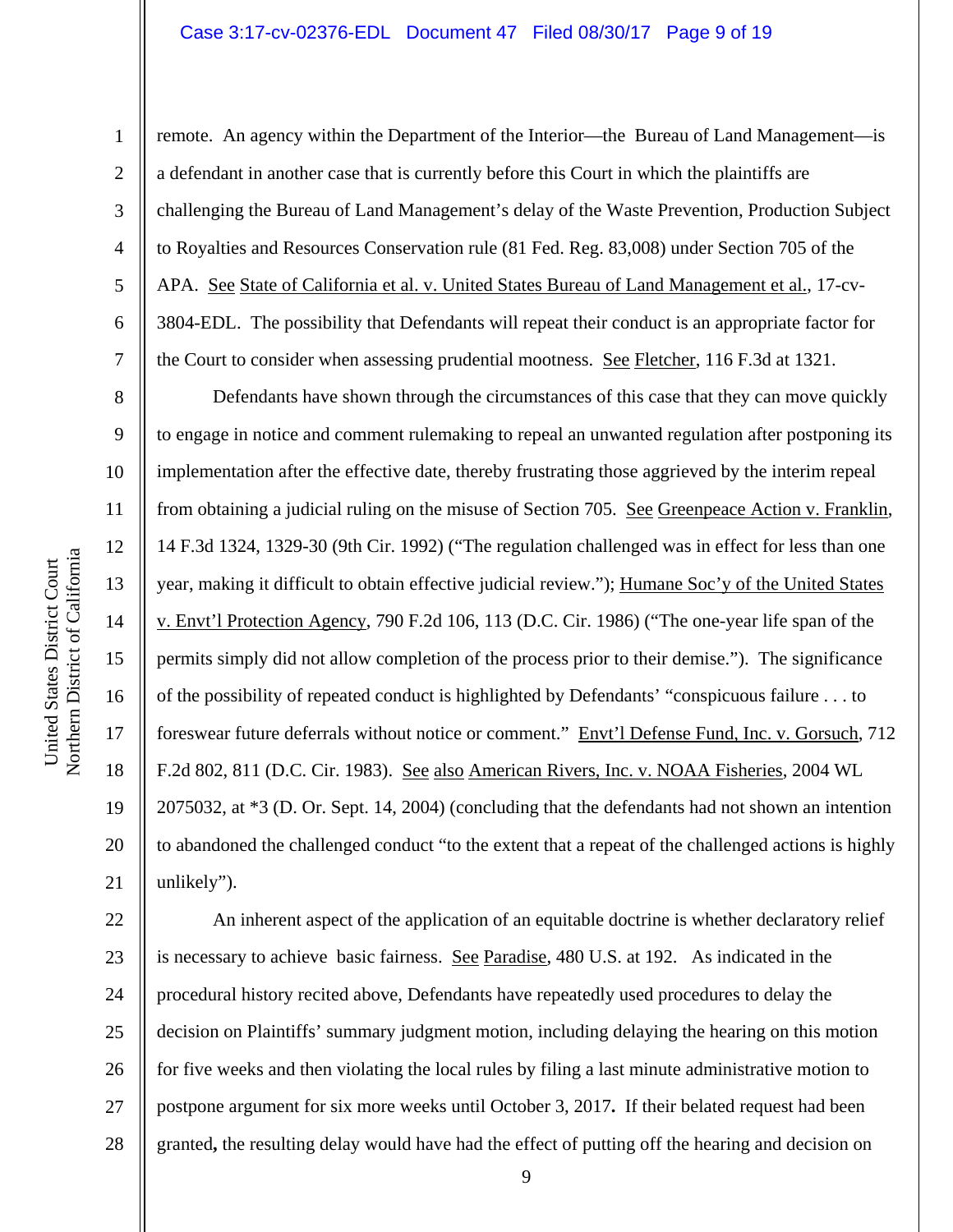#### Case 3:17-cv-02376-EDL Document 47 Filed 08/30/17 Page 10 of 19

10 11 12 13 14 Northern District of Californi a

1

2

3

4

5

6

7

8

9

15

United States District Court

United States District Court

16

17

18

19

the motion until after the Repeal Rule went into effect on September 6, 2017, and the case became moot under Article III. Indeed, in the brief in support of their motion to dismiss, filed on August 18, 2017 and noticed for a hearing on October 3, 2017, Defendants argued for dismissal solely on the basis of Article III mootness, yet at the August 22, 2017 hearing on the motion for summary judgment, Defendants acknowledged that only prudential mootness (a doctrine not adopted by the Ninth Circuit) was currently at issue. When asked why the motion to dismiss had not addressed prudential mootness, Defendants pointed to the hearing date. The omission of prudential mootness in the motion to dismiss was apparently based on the self-fulfilling prophecy that delay in ruling on the merits until after the effective date of the Repeal Rule would render the issue of prudential mootness itself moot and divest this Court of jurisdiction.

Finally, as the Ninth Circuit has repeatedly held, "there is a continuing public interest in determining the appropriate legal principles" by which Defendants promulgate rules and regulations affecting the value of revenue generated from coal produced from Federal and Indian leases. See Joint Bd. of Control of Flathead, Mission & Jacko Irrigation Dists. v. United States, 832 F.2d 1127, 1130 (9th Cir. 1987) (continuing public interest in resolving the Bureau of Indian Affairs' water distribution strategy). See also United States v. W.T. Grant Co., 345 U.S. 629, 632 (1953) (there is a "public interest in having the legality of practices settled" where the challenged conduct violated the antitrust laws and is capable of being repeated).

20 21 22 Accordingly, a meaningful remedy is available in the form of declaratory relief and the motion would not be prudentially moot even if that were a viable doctrine in the Ninth Circuit outside of the bankruptcy context. As set forth in the later discussion on remedies, the Court declines to also issue vacatur under these circumstances.

23

#### **B. Standard of Review**

24 25 26 27 28 Defendants argue that the APA may set aside agency action only if it is "arbitrary, capricious, an abuse of discretion, or otherwise not in accordance with law, . . . in excess of statutory jurisdiction, authority, or limitations, or short of statutory right; [or] without observance of procedure required by law," 5 U.S.C. § 706, focusing on the standard of review under the first clause regarding arbitrary action and abuse of discretion on matters within the agency's discretion.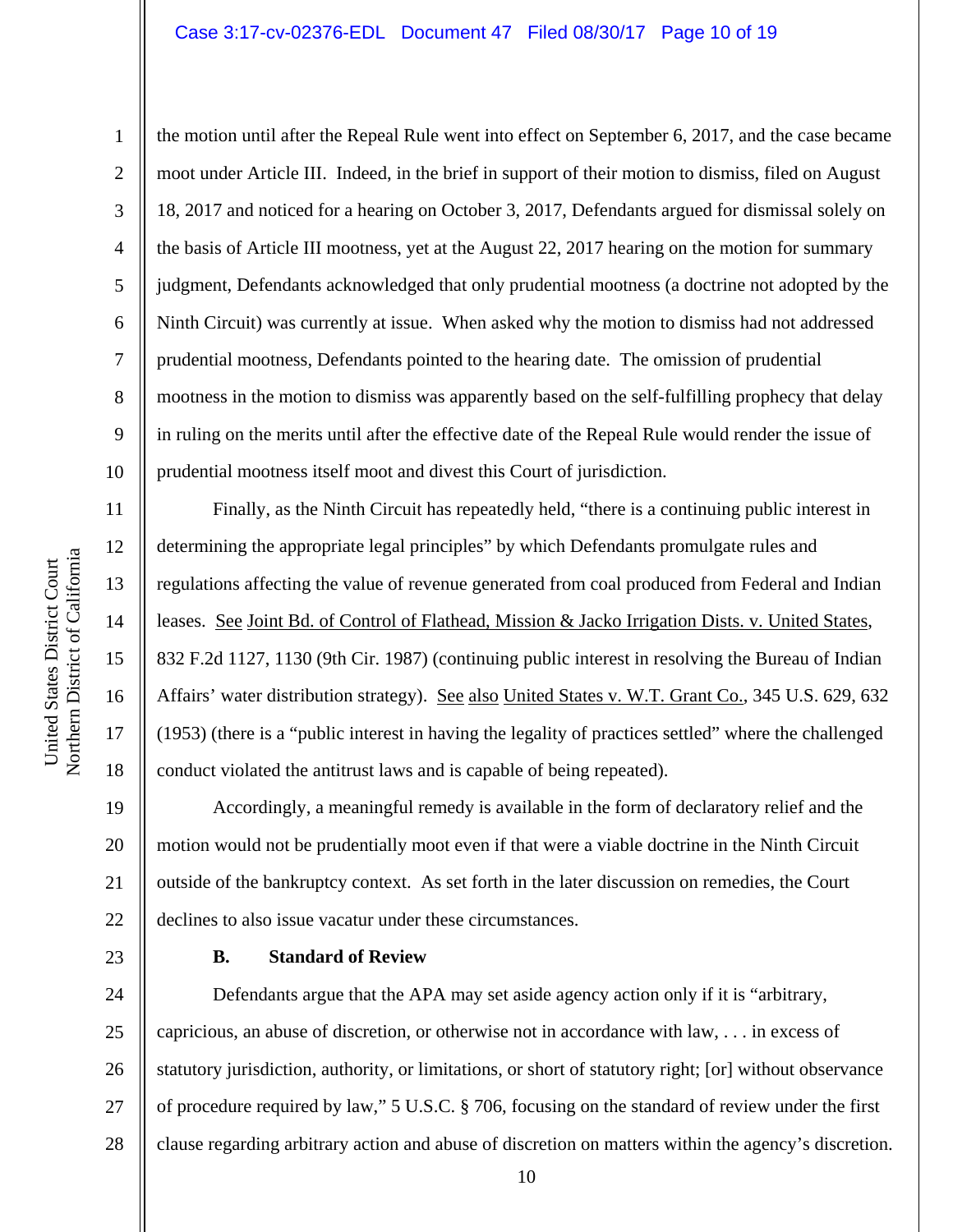#### Case 3:17-cv-02376-EDL Document 47 Filed 08/30/17 Page 11 of 19

7

8

1

Defendants contend that review under this standard "is narrow, and a court is not to substitute its judgment for that of the agency." Motor Vehicle Mfrs. Ass'n v. State Farm Mut. Auto. Ins., 463 U.S. 29, 43 (1983). They argue that an agency's decision can be set aside "only if the agency relied on factors Congress did not intend it to consider, entirely failed to consider an important aspect of the problem, or offered an explanation that runs counter to the evidence before the agency or is so implausible that it could not be ascribed to a difference in view or the product of agency expertise." Earth Island Inst. v. U.S. Forest Serv., 697 F.3d 1010, 1013 (9th Cir. 2012) (quoting Winter v. Nat. Res. Def. Council, Inc., 555 U.S. 7 (2008)).

9 10 11 12 13 14 15 16 17 18 19 20 21 22 23 That standard, however, is not applicable to actions short of statutory right or taken in violation of legally required procedures. To the contrary, section 706 provides that, "[t]he reviewing court shall . . . hold unlawful and set aside agency action, findings, and conclusions found to be . . . in excess of statutory jurisdiction, authority, or limitations, or short of statutory right." 5 U.S.C. § 706(2)(C). The "arbitrary and capricious" standard forms a separate basis to set aside agency action, 5 U.S.C. § 706(2)(A), and it is that standard which Motor Vehicle Manufacturers Association characterized as narrow. 463 U.S. at 42-43. Similarly, Defendants rely on a portion of Earth Island Institute in which the court cites Lands Council v. McNair, 537 F.3d 981, 987 (9th Cir. 2008) for exposition of the arbitrary and capricious standard. See also Price v. Stevedoring Servs. of Am., Inc., 697 F.3d at 825-26 (holding that litigating position of Director of Office of Workers' Compensation Programs in interpreting Longshore Act was not entitled to Chevron deference where Director did not adopt his litigating positions through any relatively formal administrative procedure, but through internal decision-making not open to public comment or determination, and there was no other indication that Congress intended Director's litigating positions to carry force of law).

24 25 26 27 28 As Plaintiffs persuasively argue, the ONRR's decision to postpone the Rule is not entitled to deference. Chevron U.S.A., Inc. v. Natural Res. Def. Council, 467 U.S. 837, 842 (1984) held that "the court must first give effect to the unambiguously expressed intent of Congress" when reviewing an agency's interpretation of a statute. Under United States v. Mead Corp., 533 U.S. 218, 226-27 (2001) and Price v. Stevedoring Servs. of Am., Inc., 697 F.3d 820, 826 (9th Cir.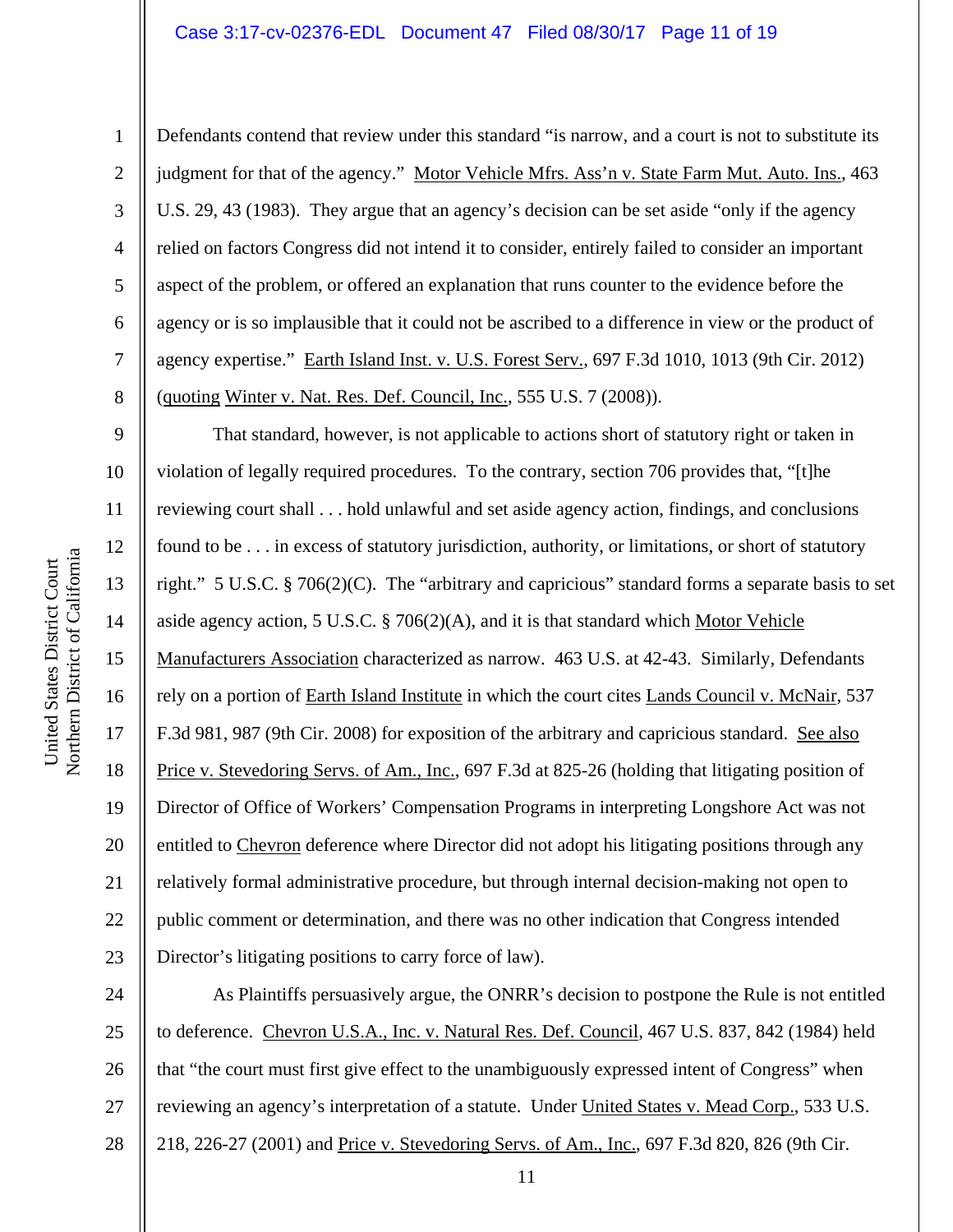2012), Chevron deference is warranted only when an agency is exercising authority delegated to it by Congress to administer a particular statute, and that Congress has not delegated ONRR authority to administer the APA. By contrast, Motor Vehicle Manufacturers Association addressed agency action delegated to that agency by the Motor Vehicle Safety Act. 463 U.S. 29. Similarly, in Earth Island Institute, the Ninth Circuit held that the Forest Service is entitled to deference as to its interpretation of its own forest plans unless that interpretation is plainly inconsistent with the plan. 697 F.3d at 1013.

 The underlying dispute here, however, centers upon ONRR's application of section 705 of the APA. Under Mead Corp., "administrative implementation of a particular statutory provision qualifies for Chevron deference when it appears that Congress delegated authority to the agency generally to make rules carrying the force of law, and that the agency interpretation claiming deference was promulgated in the exercise of that authority." 533 U.S. at 226-27. Defendants have not pointed to any authority delegating ONRR authority to interpret section 705 of the APA. Thus, Defendants have failed to show that ONRR's interpretation of section 705 of the APA is entitled to deference.

## **C. ONRR's Application of Section 705**

Section 705 of the APA provides:

When an agency finds that justice so requires, it may postpone the effective date of action taken by it, pending judicial review. On such conditions as may be required and to the extent necessary to prevent irreparable injury, the reviewing court, including the court to which a case may be taken on appeal from or on application for certiorari or other writ to a reviewing court, may issue all necessary and appropriate process to postpone the effective date of an agency action or to preserve status or rights pending conclusion of the review proceedings.

- Plaintiffs argue that postponing the effectiveness of the Rule after it had gone into effect
- contradicts the plain language of the statute. Plaintiffs point to the only decision on this issue,
- 25 Safety-Kleen Corp. v. EPA, 1996 U.S. App. LEXIS, \*2 (D.C. Cir. Jan. 19, 1996), which held that
- 26 section 705 does not permit an agency to suspend a promulgated rule without notice and comment.
- 27 Defendants contend instead that the deadline for invoking agency postponement authority
- 28 under the first sentence of section 705 is not the effective date, but what they term the "compliance

1

2

3

4

5

6

7

8

9

10

11

12

13

14

15

16

17

18

19

20

21

22

23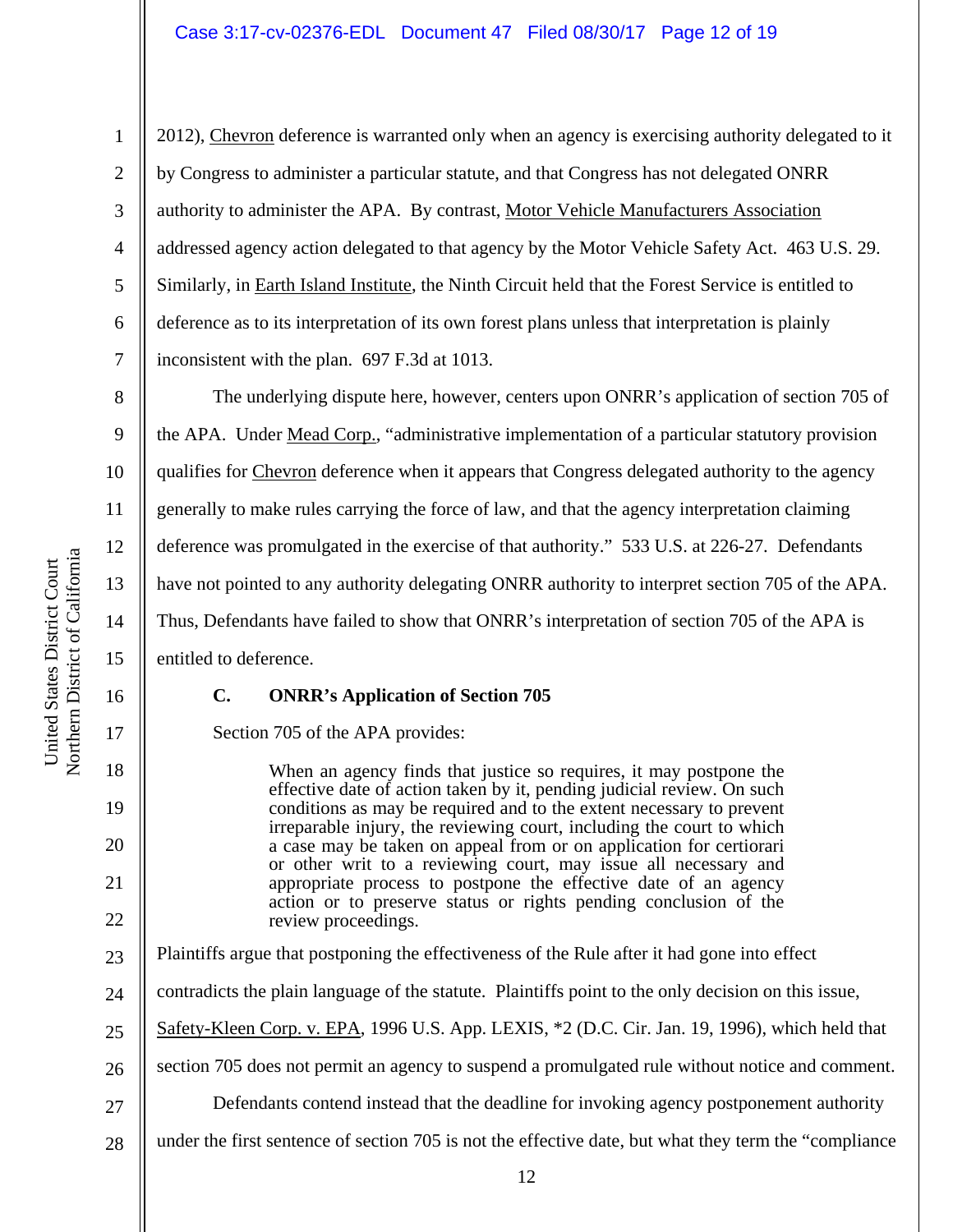date" of February 28, 2017 at which time the first reports and royalty payments were due. Defendants argue that Plaintiffs' interpretation of effective date makes little practical sense and would frustrate Congressional intent. They contend that in many instances, an agency will not have time to exercise its § 705 authority after a lawsuit is filed and before the challenged rule's stated effective date. Defendants do not cite a part of the Rule in which the "compliance date" is designated, but instead rely on ONRR Director Gould's recent declaration to characterize February 28, 2017 as the compliance deadline. Dkt. No. 26, Gould Decl. ¶ 4.

 Defendants also argue that "compliance dates" are the "dates with teeth," and section 705 is meant to allow an agency to maintain the status quo pending judicial review. At the hearing, however, Defendants acknowledged that the Rule began to require compliance when it went into effect on the effective date "in a buildup" to the compliance date of February 28, 2017. Thus, rather than being toothless as of the effective date and only suddenly acquiring a set of teeth as of the February compliance date, in actuality the Rule imposed compliance obligations starting on its effective date of January 1 that increased over time but did not abruptly commence at the end of February.

16 17 18 19 20 21 22 23 24 25 26 Plaintiffs respond that Defendants' attempt to read additional language into the statute to permit them to delay a rule after its effective date, but before the passing of compliance deadlines**,** fails. As the Supreme Court cautioned in Bates v. United States, 522 U.S. 23, 29 (1997), courts "ordinarily resist reading words or elements into a statute that do not appear on its face." See also Stanton Rd. Assocs. v. Lohrey Enters., 984 F.2d 1015, 1020 (9th Cir. 1993) (stating that the court did not have the power to read into the statute words not explicitly inserted by Congress). Plaintiffs also argue that Defendants' broad reading of "effective date" runs counter to the overall scheme of the APA, which provides an orderly process of notice and comment rulemaking, including the date a final rule takes effect, and limits the agency's authority to postpone that date once it has passed so as not to allow the agency to bypass the notice and comment requirements for repeal.

27

1

2

3

4

5

6

7

8

9

10

11

12

a

13

14

15

United States District Court Northern District of Californi

United States District Court

Upon consideration of the motion of intervenors to vacate

As the Court of Appeals for the District of Columbia explained:

28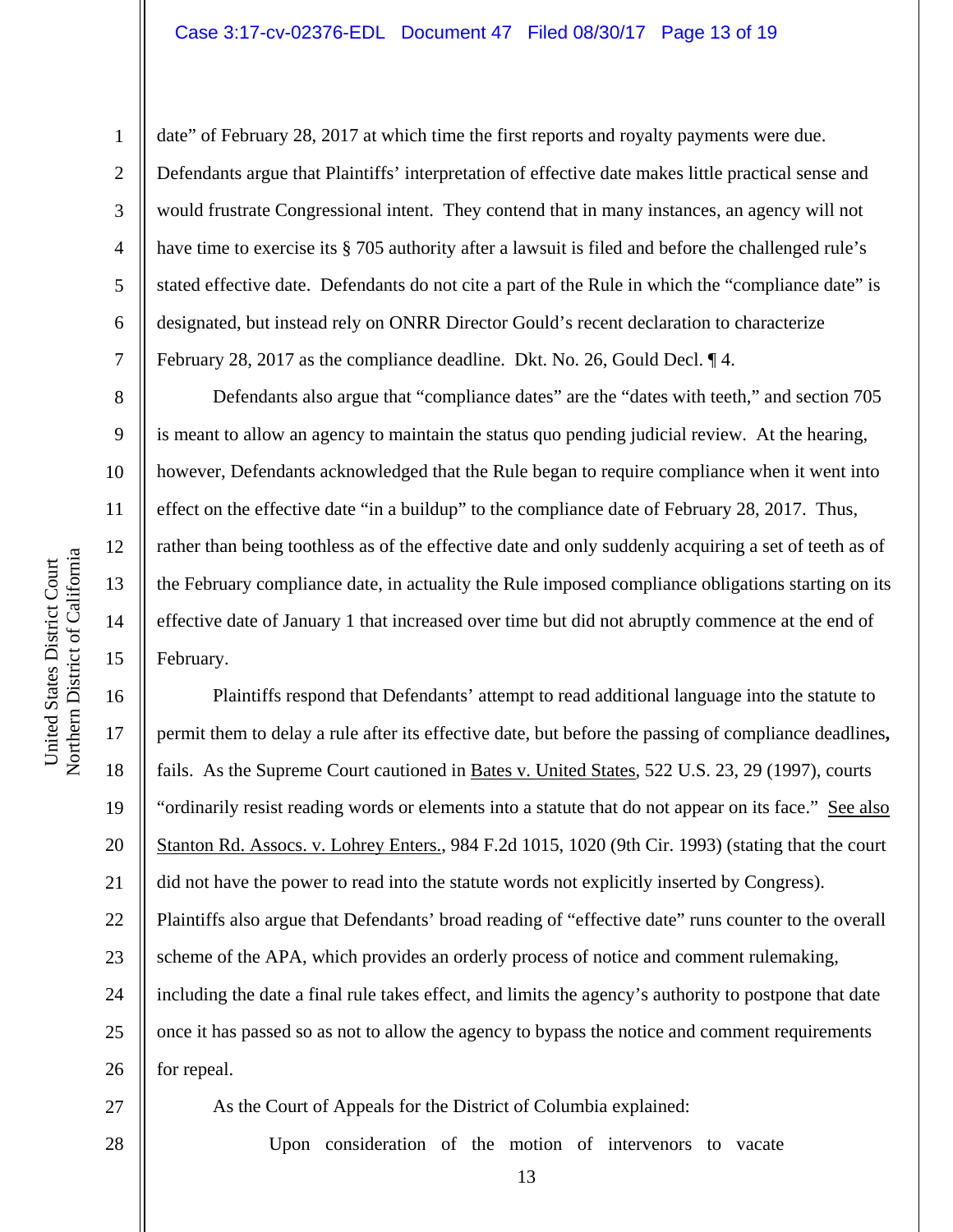administrative stay, the responses thereto and the reply, it is ORDERED that the motion be granted. Respondent improperly justified the stay based on 5 U.S.C. § 705 (1994). That statute permits an agency to postpone the effective date of a not yet effective rule, pending judicial review. It does not permit the agency to suspend without notice and comment a promulgated rule, as respondent has attempted to do here. If the agency determines the rule is invalid, it may be able to take advantage of the good cause exception, 5 U.S.C. § 553(b).

Safety-Kleen Corp. v. EPA, 1996 U.S. App. LEXIS, \*2-3 (Jan. 19, 1996). The Court finds that reasoning persuasive. The plain language of the statute authorizes postponement of the "effective date," not "compliance dates." 5 U.S.C. § 705. Effective and compliance dates have distinct meanings. See Silverman v. Eastrich Multiple Inv'r Fund, L.P., 51 F.3d 28, 31 (3d Cir. 1995) ("The mandatory compliance date should not be misconstrued as the effective date of the revisions."); Nat. Res. Def. Council, Inc. v. U.S. Envtl. Prot. Agency, 683 F.2d 752, 762 (stating an effective date is "an essential part of any rule: without an effective date, the agency statement could have no future effect, and could not serve to implement, interpret, or prescribe law or policy") (internal quotation marks omitted).

 Furthermore, *amici* States persuasively argue that because ONRR sought and secured stays in the cases challenging the Rule in the District of Wyoming, ONRR improperly invoked section 705 to suspend the effective date of the Rule pending its ultimate repeal rather than pending judicial review as required by section 705. The announced purpose of the postponement was that "[i]n light of the pending litigation, ONRR has decided to postpone the effective date of the 2017 Valuation Rule until the litigation is resolved pursuant to section 705 of the APA." Dkt. No. 15-2, Ex. 2 at 1 (emphasis added). Thus, ONRR acknowledged the other limit of its section 705 authority to postpone in addition to "effective date," i.e., "pending judicial review," yet ONRR blocked judicial review by obtaining a stay in the Wyoming litigation to pursue the Repeal Rule instead.

 Even if the Court could ignore the plain language of the statute, Defendants' policy argument that the Court should construe section 705 to include "compliance dates" because section 705 is meant to allow an agency to maintain the status quo pending judicial review is unpersuasive. Defendants' position undercuts regulatory predictability and consistency. See

1

2

3

4

5

6

7

8

9

10

11

12

13

14

15

16

17

18

26

27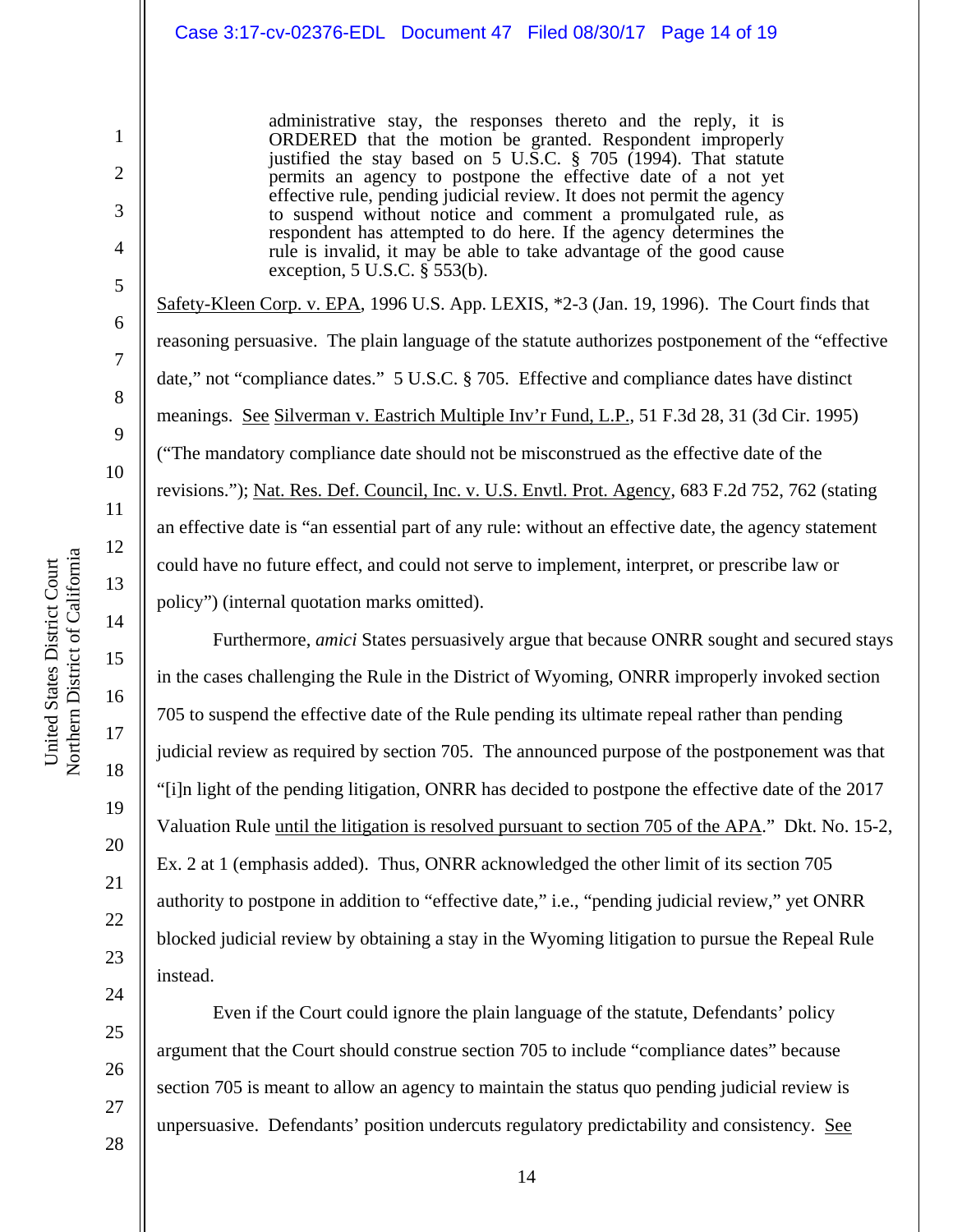Price, 697 F.3d at 830 (formal rulemaking exists in order to provide "notice and predictability to regulate parties"). After nearly five years of carrying out the requisite rulemaking milestones, as well as public workshops, and trainings leading up to the effective date, ONRR's suspension of the Rule did not merely "maintain the status quo," but instead prematurely restored a prior regulatory regime. In addition, while the "effective date" is clearly set forth in the formal announcement of the final Rule, the same is not true of dates that ONRR subsequently labels "compliance dates" after the Rule takes effect and then equates to effective dates. Defendants' interpretation would allow the agency broad latitude to delay implementation long after a rule was formally noticed to the public as taking effect by characterizing other later dates as compliance dates and thereby retroactively abrogating the published effective date. Not only is there no support in the language of the statute for this interpretation, but ONRR cites no precedent or legislative history to support a Congressional delegation of such broad authority to bypass the APA repeal process for a duly promulgated regulation.

 Similarly, Defendants' argument that recent questions and complaints raised new issues justifying the postponement does not justify acting outside of statutory authority. Moreover, entities which would be subject to the Rule had copious opportunities to raise objections and concerns about implementation during the lengthy notice and comment period. Indeed, as Defendants acknowledged at oral argument, many, if not all, of the same objections raised by the plaintiffs challenging the Rule in the District of Wyoming were advanced during the five-year long rulemaking process. Presumably, they did so in light of the requirement to exhaust their administrative remedies. Lands Council v. McNair, 629 F.3d 1070, 1076 (9th Cir. 2010) ("A party forfeits arguments that are not raised during the administrative process.").

23 24 25 26 27 28 Finally, Defendants' argument that construing the effective date literally and not also as the "compliance date" can in some circumstances unduly shorten the agency's opportunity to postpone a rule's impact when faced with litigation is unpersuasive in light of the additional provision of section 705, which allows the agency to seek broad relief from the reviewing court. See 5 U.S.C. § 705 ("On such conditions as may be required and to the extent necessary to prevent irreparable injury, the reviewing court, including the court to which a case may be taken on appeal

1

2

3

4

5

6

7

8

9

10

11

12

13

14

15

16

17

18

19

20

21

22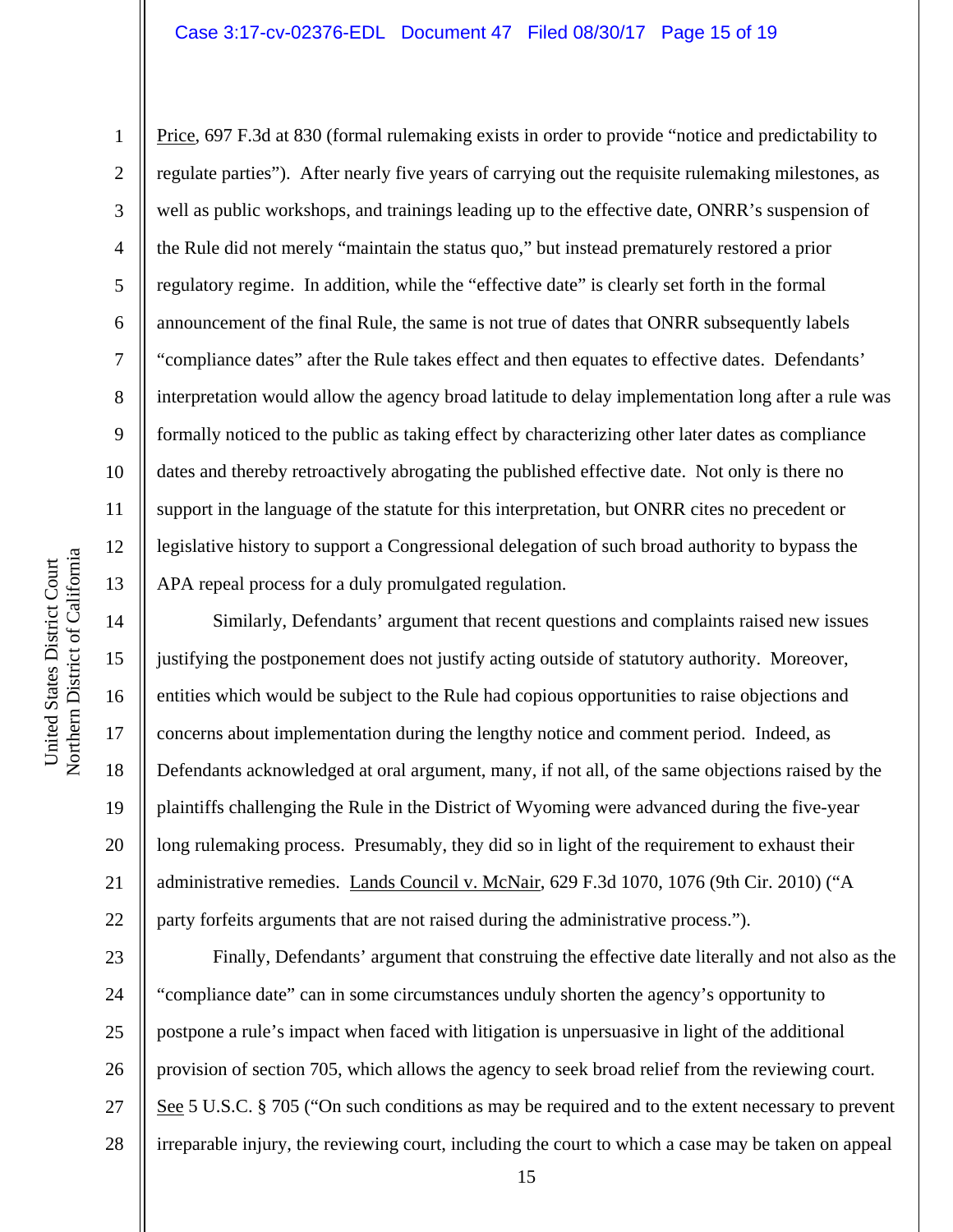7

8

9

10

11

12

13

14

15

16

17

1

**1. Relationship between Section 705 and Section 553(d) of the APA** 

from or on application for certiorari or other writ to a reviewing court, may issue all necessary and

have asked the court to stay the implementation of the regulation, instead of unilaterally issuing its

appropriate process to postpone the effective date of an agency action or to preserve status or

rights pending conclusion of the review proceedings.") (emphasis added). Thus, ONRR could

own "stay," as it characterized the postponement on its website.

 At the hearing, Defendants argued that section 705 does not incorporate or cross reference effective date under section 553(d) of the APA, as section 705 applies to all agency action rather than just rulemaking. See 5 U.S.C. § 705 (allowing an agency to postpone "action taken by it"); 5 U.S.C. § 551(13) (defining agency action to include "the whole or a part of an agency rule, order, license, sanction, relief, or the equivalent or denial thereof, or failure to act"). Defendants make the leap that the definition of effective date in section 705 must therefore be more capacious than the definition of effective date in section 553(d).

 Their argument is not persuasive. While section 705 allows the postponement of the effective date of a broader range of agency actions than a complete rule, such as a part of a rule or a license, that does not alter the plain meaning of "effective date."

#### **D. Compliance with Notice-and-Comment Requirements**

18 19 20 21 22 23 24 25 Plaintiffs and *amici* States argue that ONRR also violated the APA's notice-and-comment requirements by effectively repealing the Rule without allowing the public an opportunity for meaningful comment. Sections 553(b) and (c) of the APA set forth the notice-and-comment requirements for agency "rule making." 5 U.S.C. § 553. "Rule making means agency process for formulating, amending, or repealing a rule." 5 U.S.C. § 551(5). Citing Environmental Defense Fund, Inc. v. Gorsuch, 713 F.2d 802, 814 (D.C. Cir. 1983), Plaintiffs contend that ONRR's action "amounted in substance to a suspension of a regulation," which should have thus included notice and comment.

26 27 28 In Environmental Defense Fund, Inc., the court considered a challenge to the Environmental Protection Agency's Administrator's decision to defer processing of operating permits for hazardous waste incinerators and storage impoundments. 713 F.2d 802. The court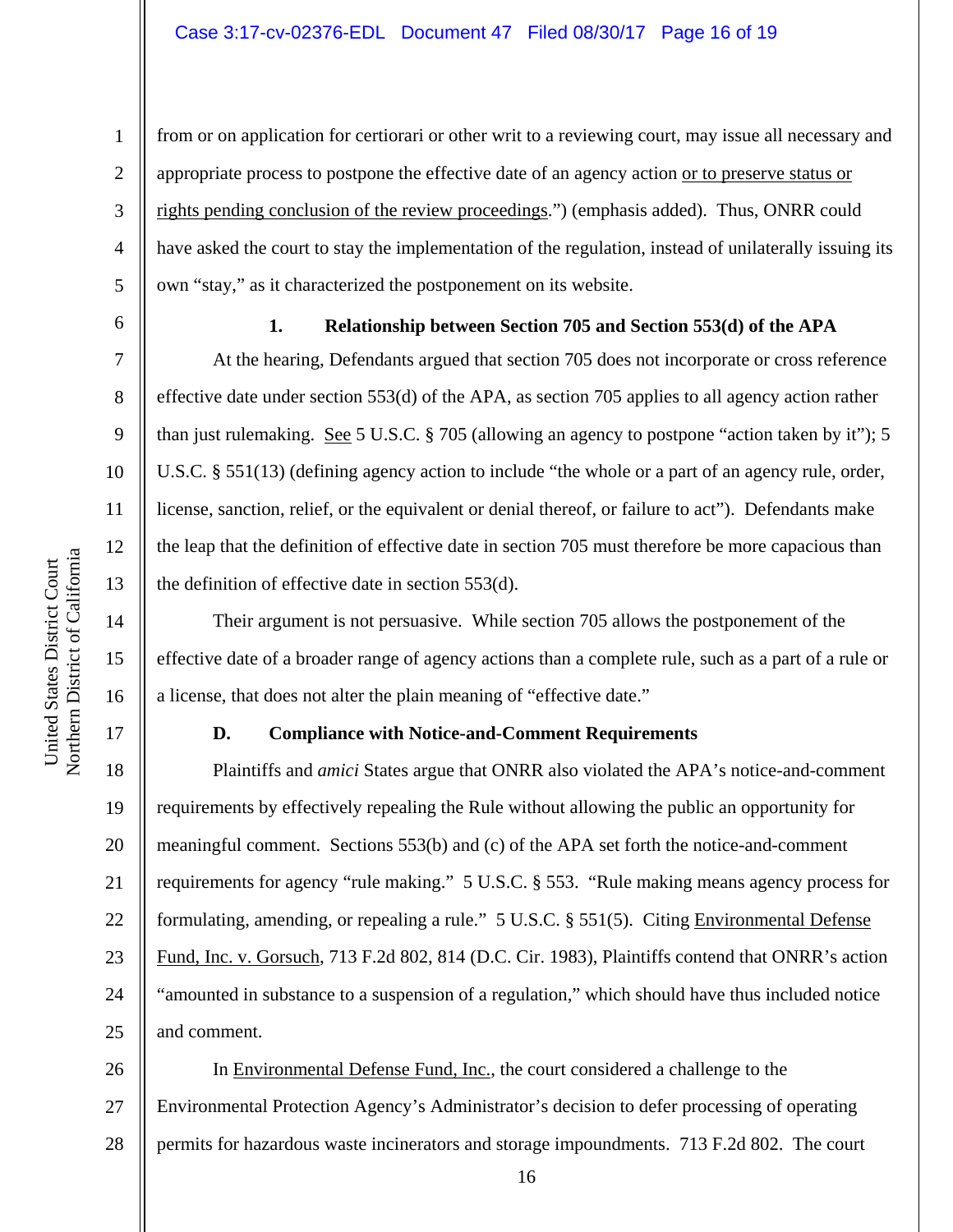held that the Environmental Protection Agency's deferral of the permit process constituted a suspension of a regulation without notice or comment in violation of the APA. Id. at 818.

 Defendants respond that section 705 does not refer to notice-and-comment requirements. Citing Hoctor v. U.S. Department of Agriculture, 82 F.3d 165, 167 (7th Cir. 1996), they also argue that notice and comment is time-consuming, which would make effective use of section 705 difficult in some situations. Defendants rely on Sierra Club v. Jackson, 833 F. Supp. 2d 11, 28 (D.D.C. 2012), which held that the section 705 delay notice did not constitute substantive rulemaking. However, in Sierra Club, unlike here, the agency properly invoked section 705 before the rule's effective date. Therefore, the postponement of the rule there was not effectively a repeal, as here. The APA does not permit an agency to "guide a future rule through the rulemaking process, promulgate a final rule, and then effectively repeal it, simply by indefinitely postponing its operative date. The APA specifically provides that the repeal of a rule is rulemaking subject to rulemaking procedures." Nat. Res. Def. Council, Inc., 683 F.2d at 762.

 Furthermore, the policy underlying the statutory requirement of notice-and-comment is equally applicable to repeal of regulations as to their adoption. As Consumer Energy Council of Am. v. Fed. Energy Regulatory Comm'n, 673 F.2d 425, 446 (D.C. Cir. 1982) observed: "The value of notice and comment prior to repeal of a final rule is that it ensures that an agency will not undo all that it accomplished through its rulemaking without giving all parties an opportunity to comment on the wisdom of repeal." By acting outside its statutory authority to in effect repeal the Rule in February of 2017 without allowing the public to comment, ONRR improperly put the cart before the horse. While Defendants argue that its subsequent rulemaking included notice and comment to adopt the Repeal Rule months later, that does not cure the failure to give the public an opportunity to weigh in with comments beforehand as required by the APA.

**V. REMEDY** 

25 26 27 28 Having found that Defendants violated the APA, the Court must fashion the appropriate remedy under the circumstances of this case. Plaintiffs have requested declaratory relief and vacatur. For the reasons discussed in Section IV.A, declaratory relief is the proper remedy for Defendants' violation of the APA. The Court grants a declaration that Defendants' postponement

1

2

3

4

5

6

7

8

9

10

11

12

13

14

15

16

17

18

19

20

21

22

23

24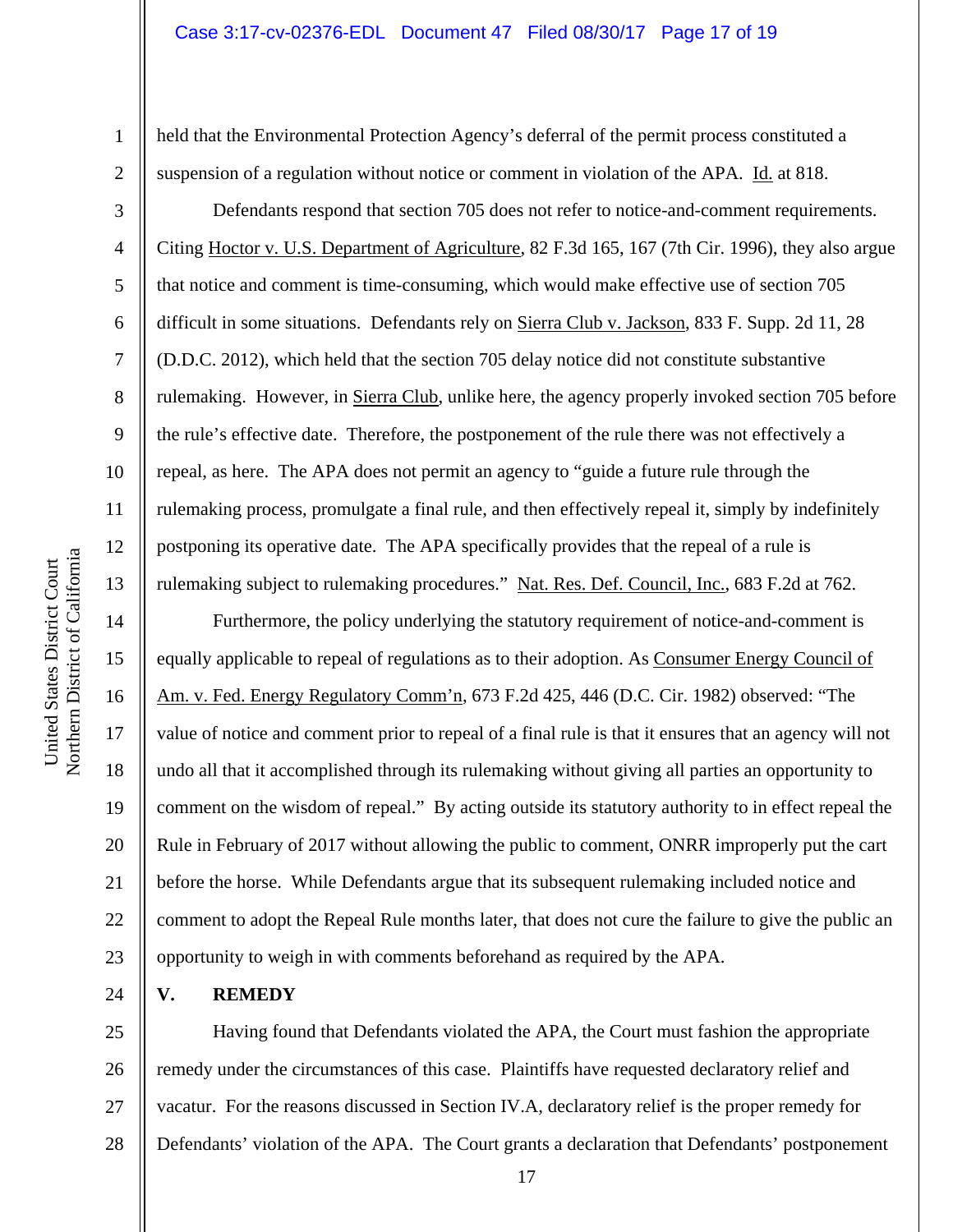1 of the effective date of the Rule was contrary to law.

Plaintiffs also contend that the Court should order vacatur of the postponement of the Rule because it is required under the APA, see 5 U.S.C. § 706(2), and is the "standard remedy" when a court concludes that an agency's conduct was illegal under the APA. See Stewardship Council v. Envt'l Protection Agency, 806 F.3d 520, 532 (9th Cir. 2015); Klamath-Siskiyou Wildlands Ctr. v. Nat'l Oceanic and Atmospheric Admin., 109 F. Supp. 3d 1238, 1241 (N.D. Cal. 2015). To determine if vacatur is appropriate under the circumstances of any given case, courts in the Ninth Circuit weigh two factors: "(1) the seriousness of the agency's errors and (2) the disruptive consequences that would result from vacatur." Klamath-Siskiyou, 109 F. Supp. 3d at 1242 (citing Cal. Communities Against Toxics v. Envt'l Protection Agency, 688 F.3d 989, 992 (9th Cir. 2012) (per curiam)). Defendants' errors here are serious. See Nat. Res. Def. Council v. Envt'l Protection Agency, 489 F.3d 1364, 1374 (D.C. Cir. 2007) ("The agency's errors could not be more serious insofar as it acted unlawfully, which is more than sufficient reason to vacate the rules.").

The more difficult question is the disruptive consequences that would result from vacatur. On the one hand, Plaintiffs argue that vacatur with reinstatement of the Rule will provide the required legal and regulatory clarity by ensuring that the illegal action has no further legal effect, especially given the potential that the repeal of the Rule will be appealed and possibly vacated at some point after September 6, 2017, and the postponement of the Rule could perhaps be argued to remain in place (albeit declared unlawful).

20 21 22 23 24 25 26 27 On the other hand, if the Court granted vacatur, the Rule would only be in place for a few days before the Repeal Rule takes effect. Therefore, although Plaintiffs are correct that vacatur is the usual remedy for illegal rulemaking under the APA**,** vacatur would be unduly disruptive because it would require the industry to comply with the Rule for only a short time before switching gears to comply with its predecessor. See Idaho Farm Bureau Federation v. Babbitt, 58 F.3d 1392, 1405-06 (9th Cir. 1995) (holding that the court may remand without vacatur "when equity demands"). If there comes a time in the future when the Repeal Rule itself is vacated, the issue of vacatur of the postponement could be addressed then.

2

3

4

5

6

7

8

9

10

11

12

13

14

15

16

17

18

19